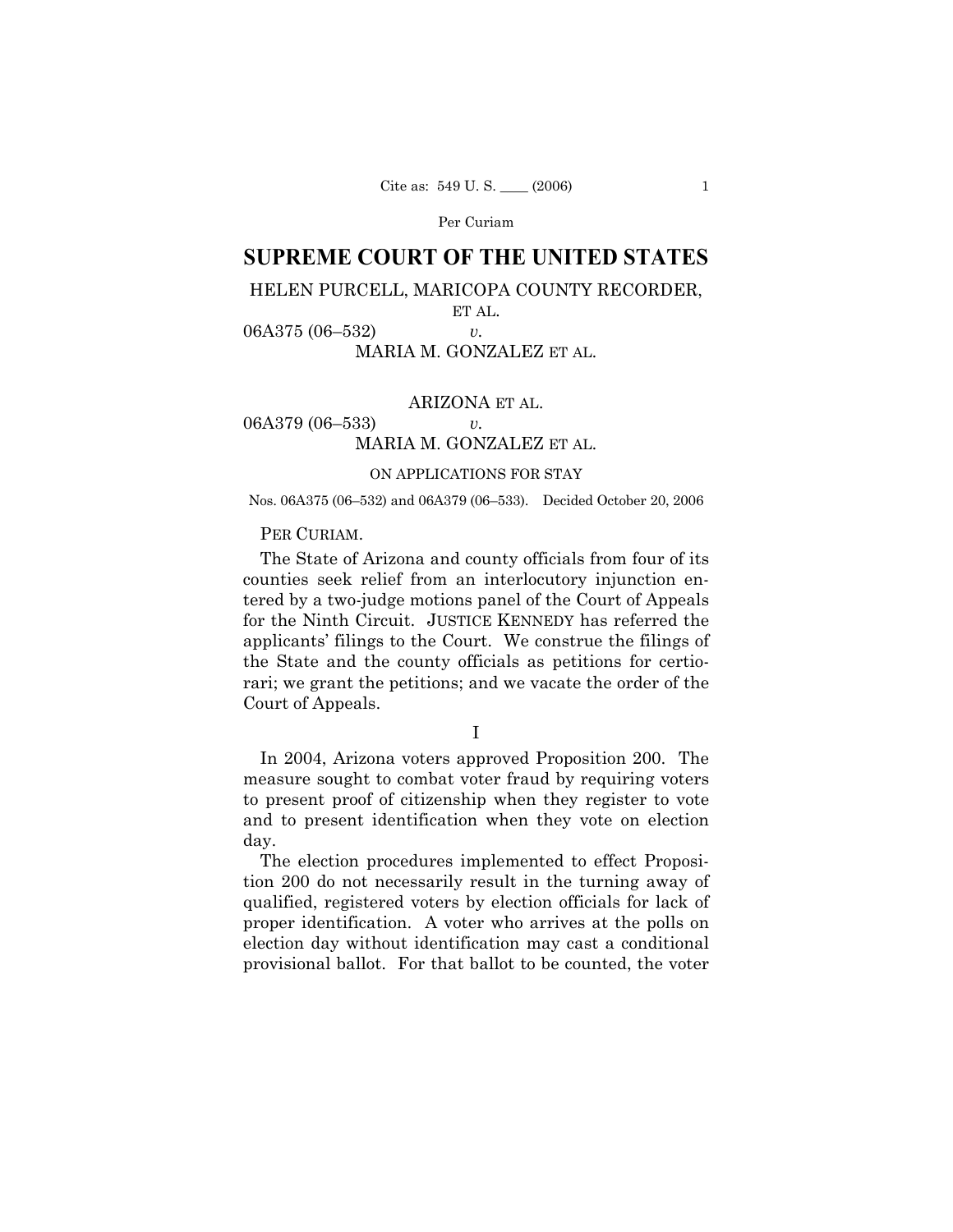#### Per Curiam

is allowed five business days to return to a designated site and present proper identification. In addition any voter who knows he or she cannot secure identification within five business days of the election has the option to vote before election day during the early voting period. The State has determined that, because there is adequate time during the early voting period to compare the voters' signatures on the ballot with their signatures on the registration rolls, voters need not present identification if voting early.

Arizona is a covered jurisdiction under §5 of the Voting Rights Act of 1965. So it was required to preclear any new voting "standard, practice, or procedure" with either the United States Attorney General or the District Court for the District of Columbia to ensure its new voting policy did "not have the purpose [or] effect of denying or abridging the right to vote on account of race or color," 42 U. S. C. §1973c. See *Georgia* v. *Ashcroft*, 539 U. S. 461, 461–462 (2003). On May 6, 2005, the United States Attorney General precleared the procedures Arizona adopted under Proposition 200.

In the District Court the plaintiffs in this action are residents of Arizona; Indian tribes; and various community organizations. In May 2006, these plaintiffs brought suit challenging Proposition 200's identification requirements. On September 11, 2006, the District Court denied their request for a preliminary injunction, but it did not at that time issue findings of fact or conclusions of law. These findings were important because resolution of legal questions in the Court of Appeals required evaluation of underlying factual issues.

The plaintiffs appealed the denial, and the Clerk of the Court of Appeals set a briefing schedule that concluded on November 21, two weeks after the upcoming November 7 election. The plaintiffs then requested an injunction pending appeal from the Court of Appeals. Pursuant to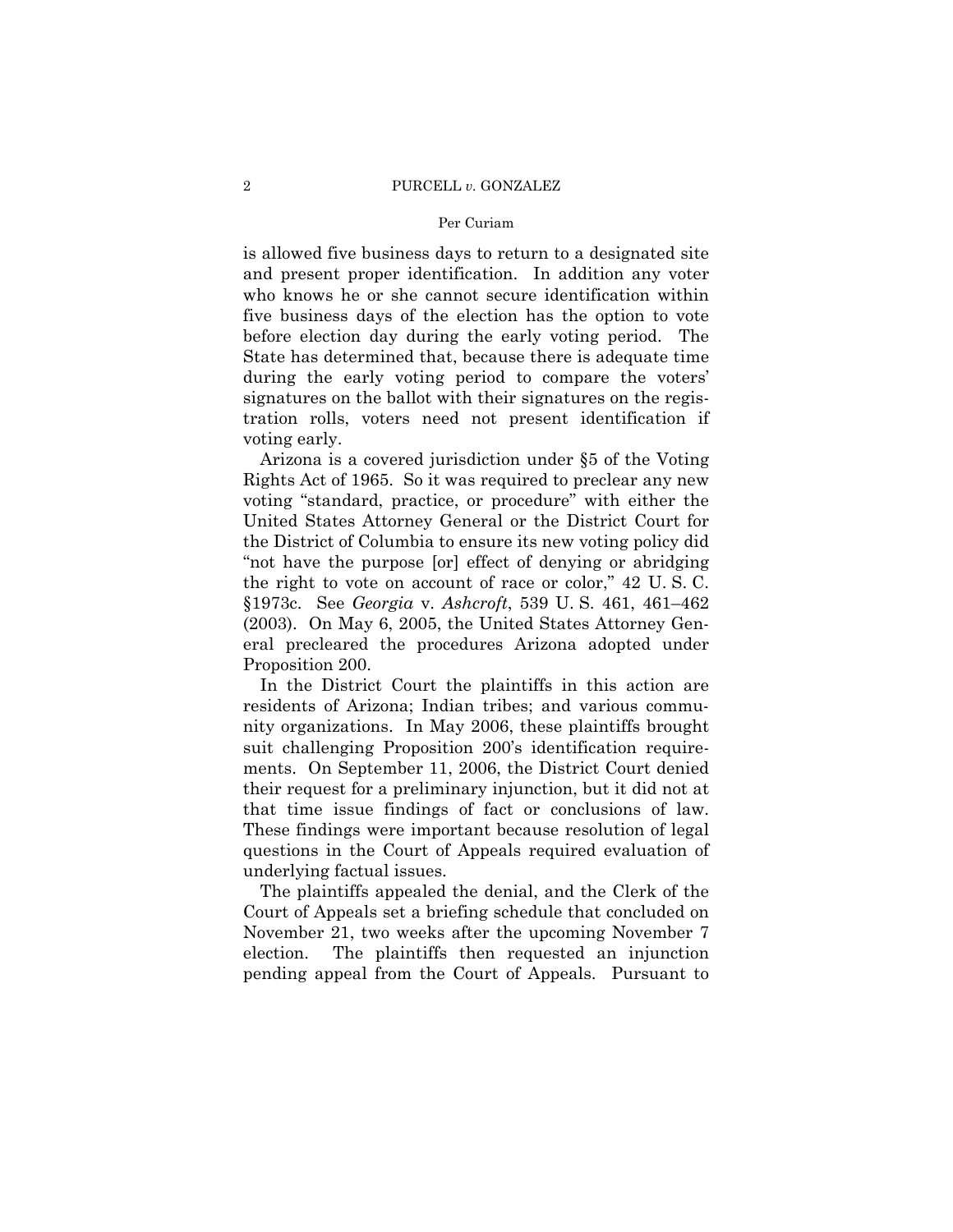#### Per Curiam

the Court of Appeals' rules, the request for an injunction was assigned to a two-judge motions/screening panel. See Rule 3–3 (CA9 2002). On October 5, after receiving lengthy written responses from the State and the county officials but without oral argument, the panel issued a four-sentence order enjoining Arizona from enforcing Proposition 200's provisions pending disposition, after full briefing, of the appeals of the denial of a preliminary injunction. The Court of Appeals offered no explanation or justification for its order. Four days later, the court denied a motion for reconsideration. The order denying the motion likewise gave no rationale for the court's decision.

Despite the time-sensitive nature of the proceedings and the pendency of a request for emergency relief in the Court of Appeals, the District Court did not issue its findings of fact and conclusions of law until October 12. It then concluded that "plaintiffs have shown a possibility of success on the merits of some of their arguments but the Court cannot say that at this stage they have shown a strong likelihood." Order in NO. CV 06–1268–PHX–ROS etc. (D. Ariz., Oct. 11, 2006), pp. 7–8, App. to Application for Stay of Injunction, Tab 5 (internal quotation marks and alterations omitted). The District Court then found the balance of the harms and the public interest counseled in favor of denying the injunction.

II

"A State indisputably has a compelling interest in preserving the integrity of its election process." *Eu* v. *San Francisco County Democratic Central Comm.*, 489 U. S. 214, 231 (1989). Confidence in the integrity of our electoral processes is essential to the functioning of our participatory democracy. Voter fraud drives honest citizens out of the democratic process and breeds distrust of our government. Voters who fear their legitimate votes will be outweighed by fraudulent ones will feel disenfranchised.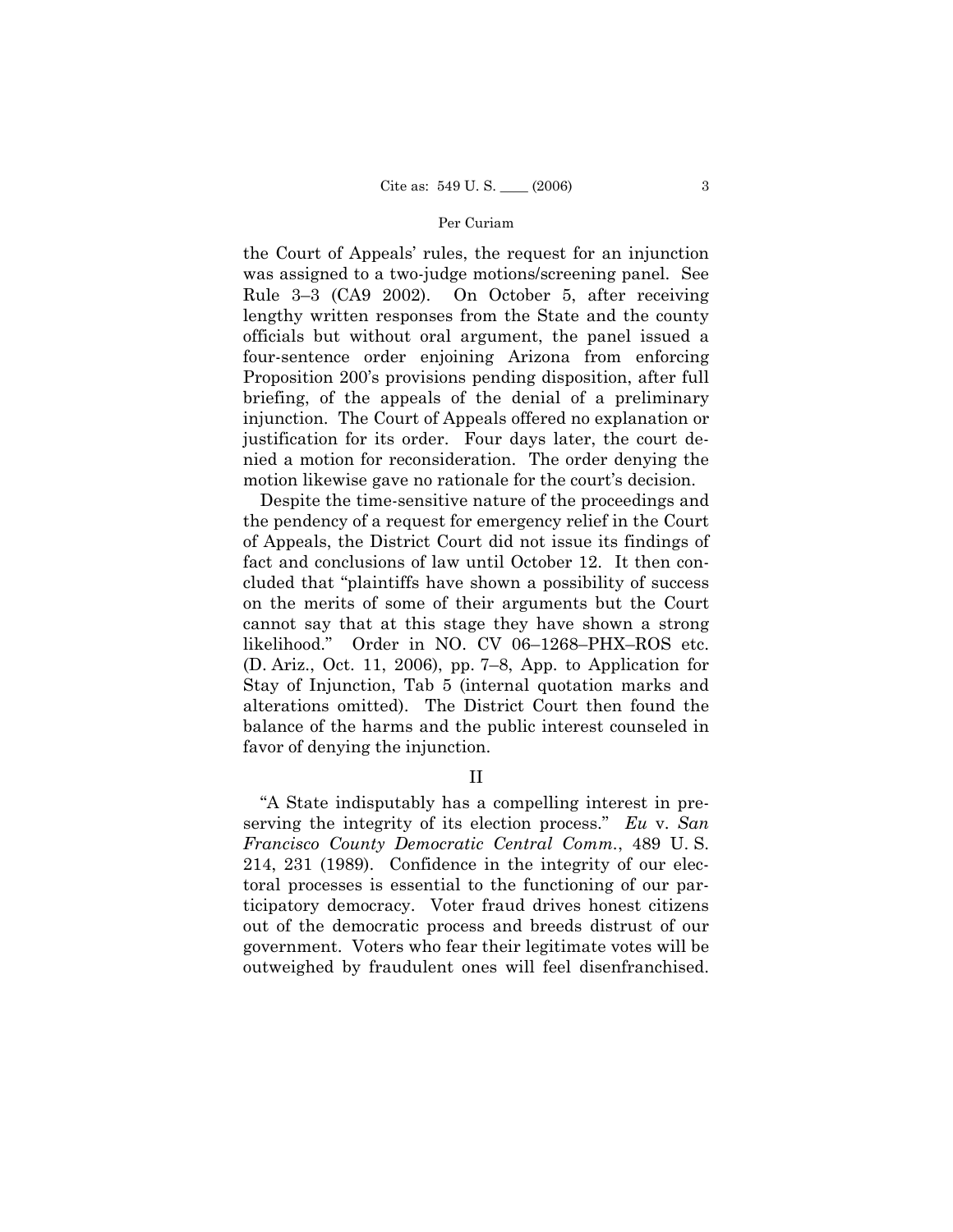#### 4 PURCELL *v.* GONZALEZ

#### Per Curiam

"[T]he right of suffrage can be denied by a debasement or dilution of the weight of a citizen's vote just as effectively as by wholly prohibiting the free exercise of the franchise." *Reynolds* v. *Sims*, 377 U. S. 533, 555 (1964). Countering the State's compelling interest in preventing voter fraud is the plaintiffs' strong interest in exercising the "fundamental political right" to vote. *Dunn* v. *Blumstein*, 405 U. S. 330, 336 (1972) (internal quotation marks omitted). Although the likely effects of Proposition 200 are much debated, the possibility that qualified voters might be turned away from the polls would caution any district judge to give careful consideration to the plaintiffs' challenges.

Faced with an application to enjoin operation of voter identification procedures just weeks before an election, the Court of Appeals was required to weigh, in addition to the harms attendant upon issuance or nonissuance of an injunction, considerations specific to election cases and its own institutional procedures. Court orders affecting elections, especially conflicting orders, can themselves result in voter confusion and consequent incentive to remain away from the polls. As an election draws closer, that risk will increase. So the Court of Appeals may have deemed this consideration to be grounds for prompt action. Furthermore, it might have given some weight to the possibility that the nonprevailing parties would want to seek en banc review. In the Ninth Circuit that procedure, involving voting by all active judges and an en banc hearing by a court of 15, can consume further valuable time. These considerations, however, cannot be controlling here. It was still necessary, as a procedural matter, for the Court of Appeals to give deference to the discretion of the District Court. We find no indication that it did so, and we conclude this was error.

Although at the time the Court of Appeals issued its order the District Court had not yet made factual findings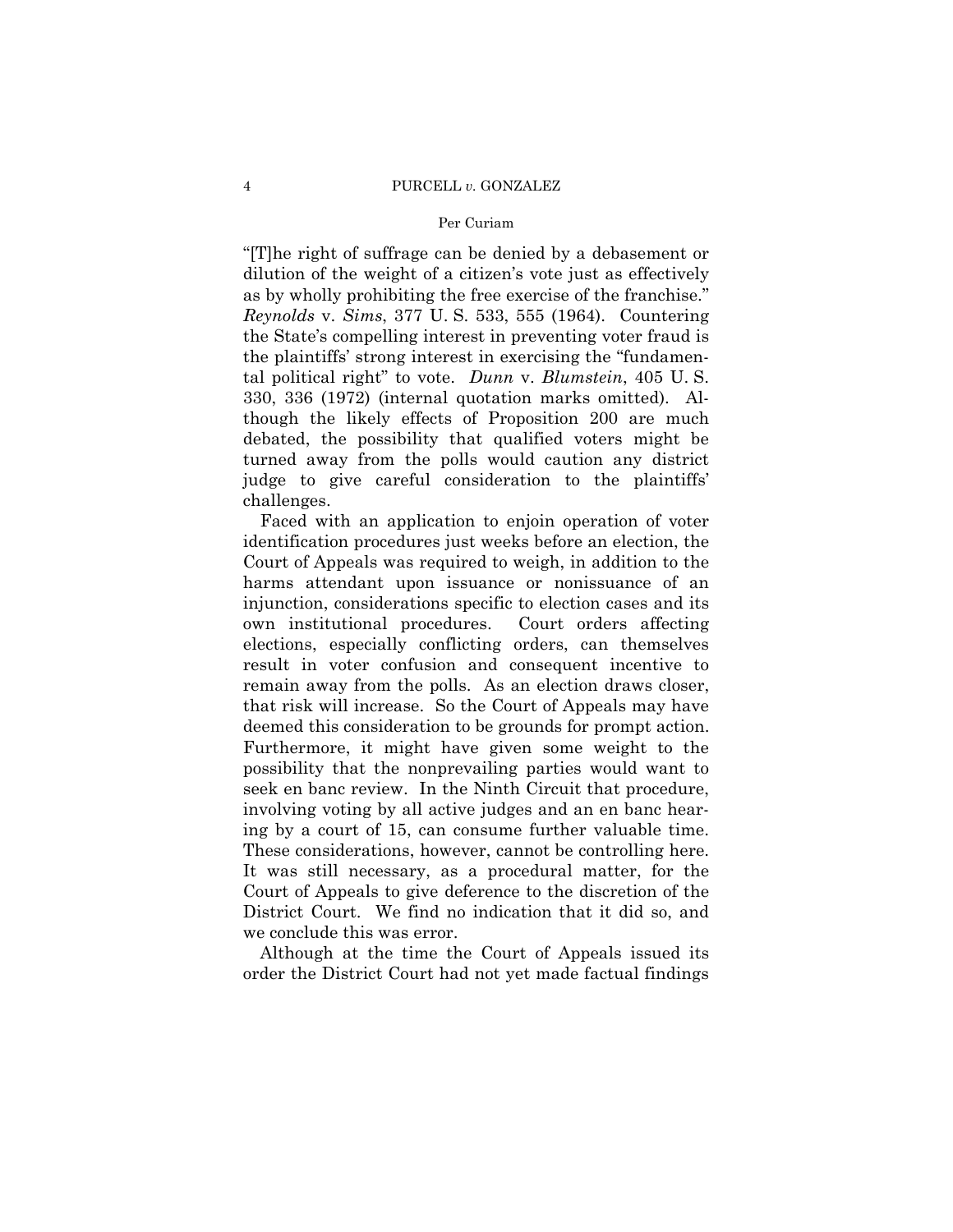#### STEVENS, J., concurring

to which the Court of Appeals owed deference, see Fed. Rule Civ. Proc. 52(a), by failing to provide any factual findings or indeed any reasoning of its own the Court of Appeals left this Court in the position of evaluating the Court of Appeals' bare order in light of the District Court's ultimate findings. There has been no explanation given by the Court of Appeals showing the ruling and findings of the District Court to be incorrect. In view of the impending election, the necessity for clear guidance to the State of Arizona, and our conclusion regarding the Court of Appeals' issuance of the order we vacate the order of the Court of Appeals.

We underscore that we express no opinion here on the correct disposition, after full briefing and argument, of the appeals from the District Court's September 11 order or on the ultimate resolution of these cases. As we have noted, the facts in these cases are hotly contested, and "[n]o bright line separates permissible election-related regulation from unconstitutional infringements." *Timmons* v. *Twin Cities Area New Party*, 520 U. S. 351, 359 (1997). Given the imminence of the election and the inadequate time to resolve the factual disputes, our action today shall of necessity allow the election to proceed without an injunction suspending the voter identification rules.

The order of the Court of Appeals is vacated, and the cases are remanded for further proceedings consistent with this opinion. Pursuant to this Court's Rule 45.3, the Clerk is directed to issue the judgment in these cases forthwith.

*It is so ordered.* 

JUSTICE STEVENS, concurring.

Allowing the election to proceed without enjoining the statutory provisions at issue will provide the courts with a better record on which to judge their constitutionality. At least two important factual issues remain largely unre-